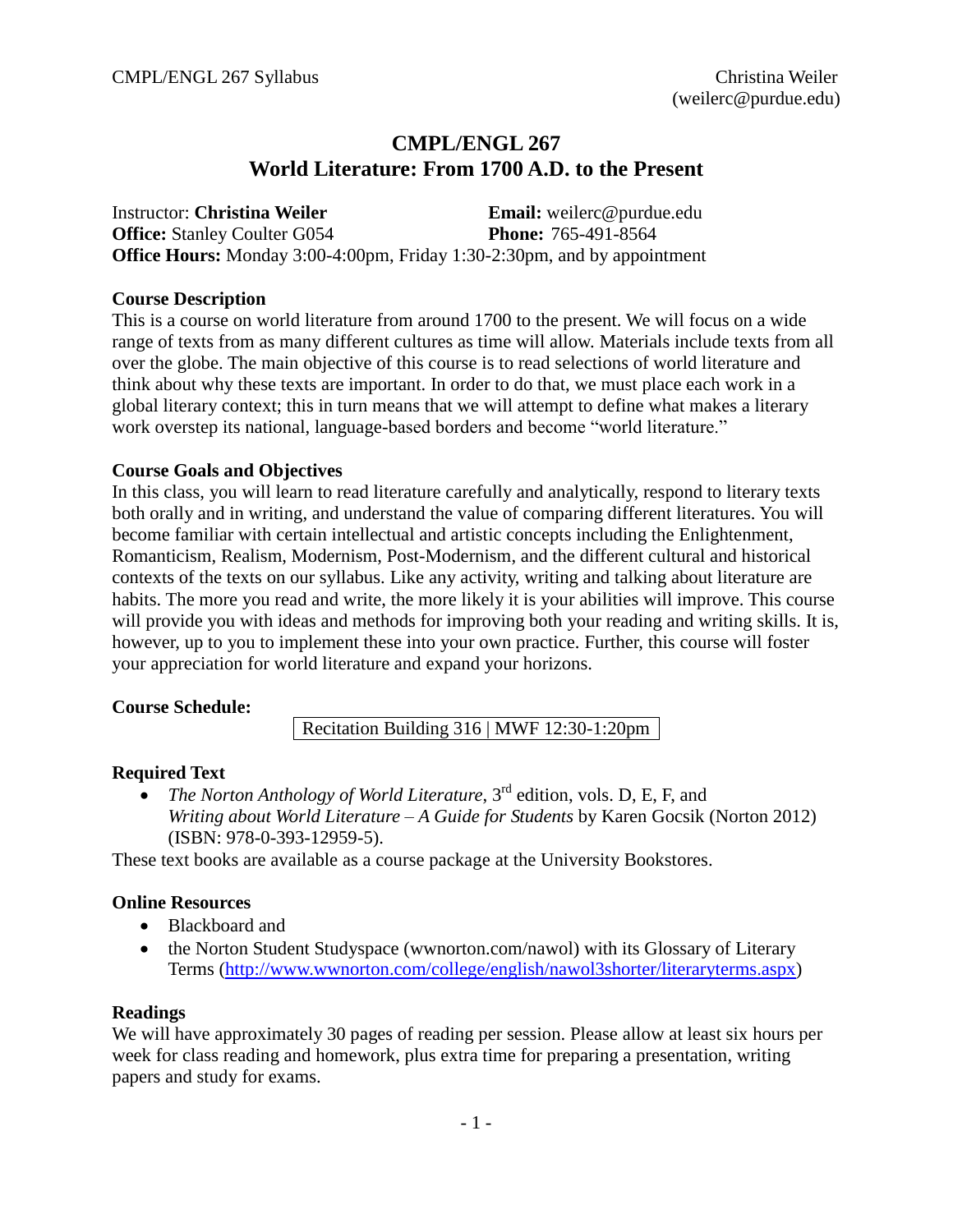#### **Semester Grade Breakdown:**

| 15% | Attendance, Participation, and Homework |
|-----|-----------------------------------------|
| 5%  | In-Class Presentation                   |
| 10% | <b>Quizzes</b>                          |
| 20% | Two Essays (10% each)                   |
| 15% | Midterm                                 |
| 20% | <b>Final Comparative Paper</b>          |
| 15% | Final Exam                              |

|                                       |  |  |  |  | %   -97   -93   -90   -87   -83   -80   -77   -73   -70   -67   -63   -60 |  |  |
|---------------------------------------|--|--|--|--|---------------------------------------------------------------------------|--|--|
| Grade A+ A A- B+ B B- C+ C C- D+ D D- |  |  |  |  |                                                                           |  |  |

#### **Exams and Quizzes**

You will have a midterm and a final exam as well as periodic unannounced quizzes. **Barring extenuating circumstances, you may not make up exams or quizzes.**

#### **In-Class Presentation**

You will give a 5-minute in-class presentation on a work from the *Norton Anthology of World Literature* that is not on our semester schedule. Your task is to read, research, and introduce your selected text to the class in order to help us appreciate it as an important work of World Literature. Please prepare a one-page handout and use visuals for your presentation. You will sign up for a text and date during the second week of the semester.

#### **Essays**

You will have to write two essays with a length of 3-5 pages each. I will give you 5 possible essay topics during the semester, from which you will have to choose 2. One condition is that, for your first essay, you choose either the  $1<sup>st</sup>$  or  $2<sup>nd</sup>$  topic so that I can get an idea of where you are at with your writing early on in the semester. The essays will be due one week after I announce the respective topic.

#### **Final Comparative Paper**

The final comparative paper will give you the chance to spend more time on specific works. You will write 6-8 pages and compare a work on the syllabus with another work on the syllabus from a different genre, culture, and/or time period. Beyond noting similarities and differences, you should make a thoughtful argument about their implications. Please see *Writing about World Literature – A Guide for Students* by Karen Gocsik for more information.

I am more than happy to help you with your writing and to read a draft of your work if you make an appointment to see me. Make sure to format your essays and your final comparative paper according to the MLA guidelines. If you have questions about MLA style, grammar and/or punctuation, please refer to the OWL, the Purdue Online Writing Lab (owl.english.purdue.edu). I also strongly encourage you to make an appointment to visit the Writing Lab in person (HEAV 226); feel free to have them notify me about your visit. To be successful in your writing assignments, please plan ahead! **Late work will not be accepted!**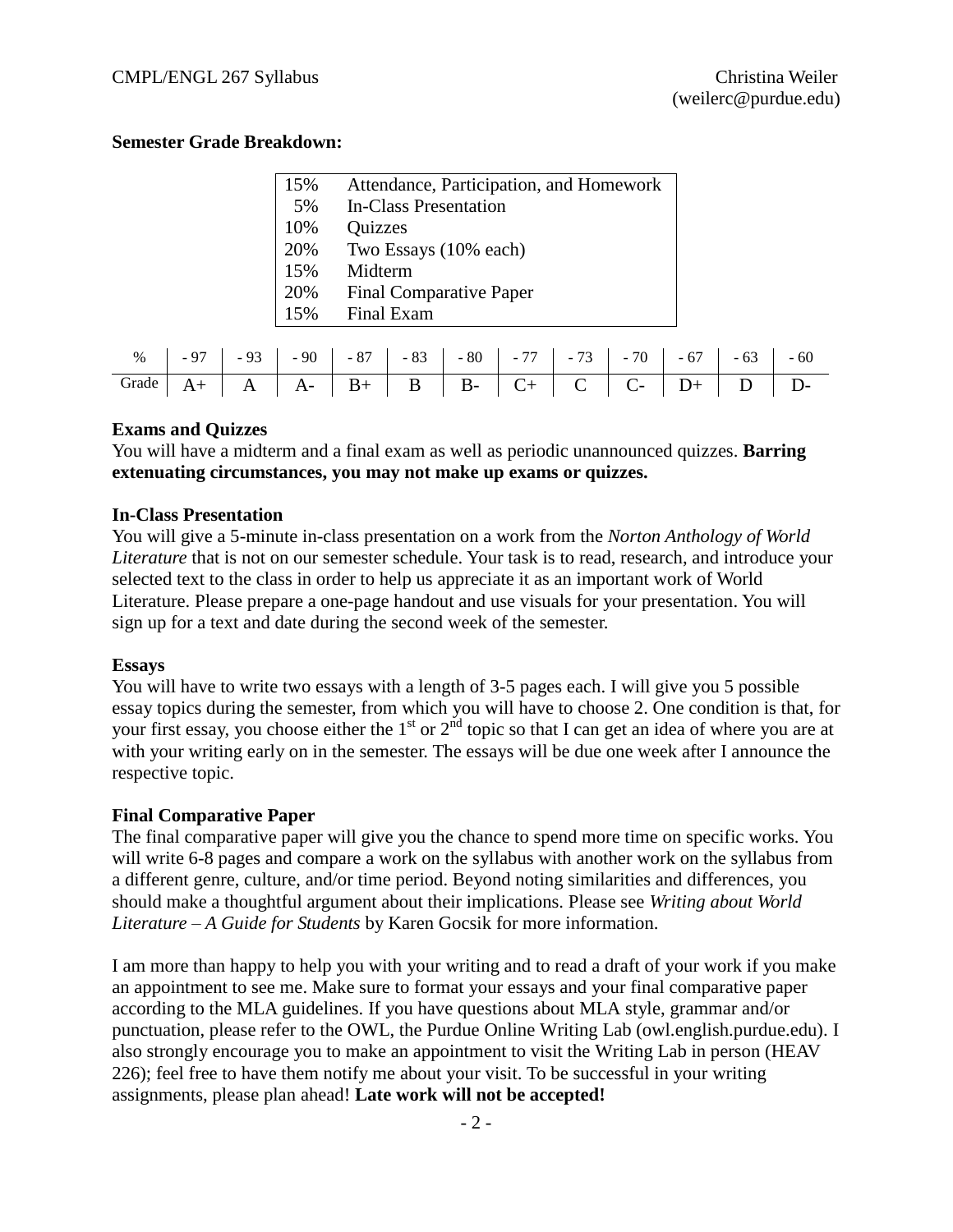## **Participation**

You are expected to attend all classes fully prepared to actively discuss the assigned reading(s). Active participation means raising your hand to ask or answer questions, volunteering to give examples or share your work, offering additional information or reflection when answering a question, etc. You must also bring the correct edition of the textbook, writing implements, and paper to class each day. Please see the "Participation Grading Criteria" on page 5 of this syllabus for further information.

#### **Lateness**

It is your responsibility to make sure that you come to class on time. Students will be marked late if they arrive up to 15 minutes after class begins. After 15 minutes, the student may be marked absent. Arriving less than 15 minutes late twice may also equal one absence.

#### **Attendance**

Class meets **three times a week** (MWF) and **attendance is required** because your participation is crucial. Attendance is calculated as a strict percentage of the number of times you were in class – in other words, every unexcused absence counts against your overall semester grade. Unexcused absences also affect your participation scores. If you miss class, it is your responsibility (not your instructor's) to find out what was done in class. It is recommended that you find another student in the class whom you can contact to find out this information – your instructor is under no obligation to respond to your email inquiries concerning missed materials because of an unexcused absence. Absences due to personal, family, or medical emergencies may be excused at the discretion of your instructor. Students must document this request to their instructor, noting the date of absence(s) with a brief explanation. Please contact your instructor as soon as possible regarding absence from class. Note that it is possible to fail this course on attendance alone. **If you miss more than 6 class periods, you will fail this class!** See <http://www.purdue.edu/odos/services/classabsence.php> for Purdue's complete Class Attendance and Absence Reporting Policy.

## **Academic Dishonesty and Plagiarism**

Academic dishonesty or plagiarism will not be tolerated under any circumstances! If found guilty, possible penalties include suspension or expulsion. Purdue prohibits "dishonesty in connection with any University activity. Cheating, plagiarism, or knowingly furnishing false information to the University are examples of dishonesty." Plagiarism is a special kind of academic dishonesty in which one person steals another person's ideas or words and falsely presents them as the plagiarist's own product. This may be done by not giving credit for a quote or a passage of information, or by deliberately copying a written work, or downloading a paper or presentation from the Internet without giving credit to the source. To avoid plagiarism, cite references and sources! See<http://www.purdue.edu/odos/aboutodos/academicintegrity.php> for Purdue's complete Academic Integrity policy.

## **Special Needs**

If you have any special disability-related needs that may affect your performance in this course, please speak privately with your instructor as soon as possible.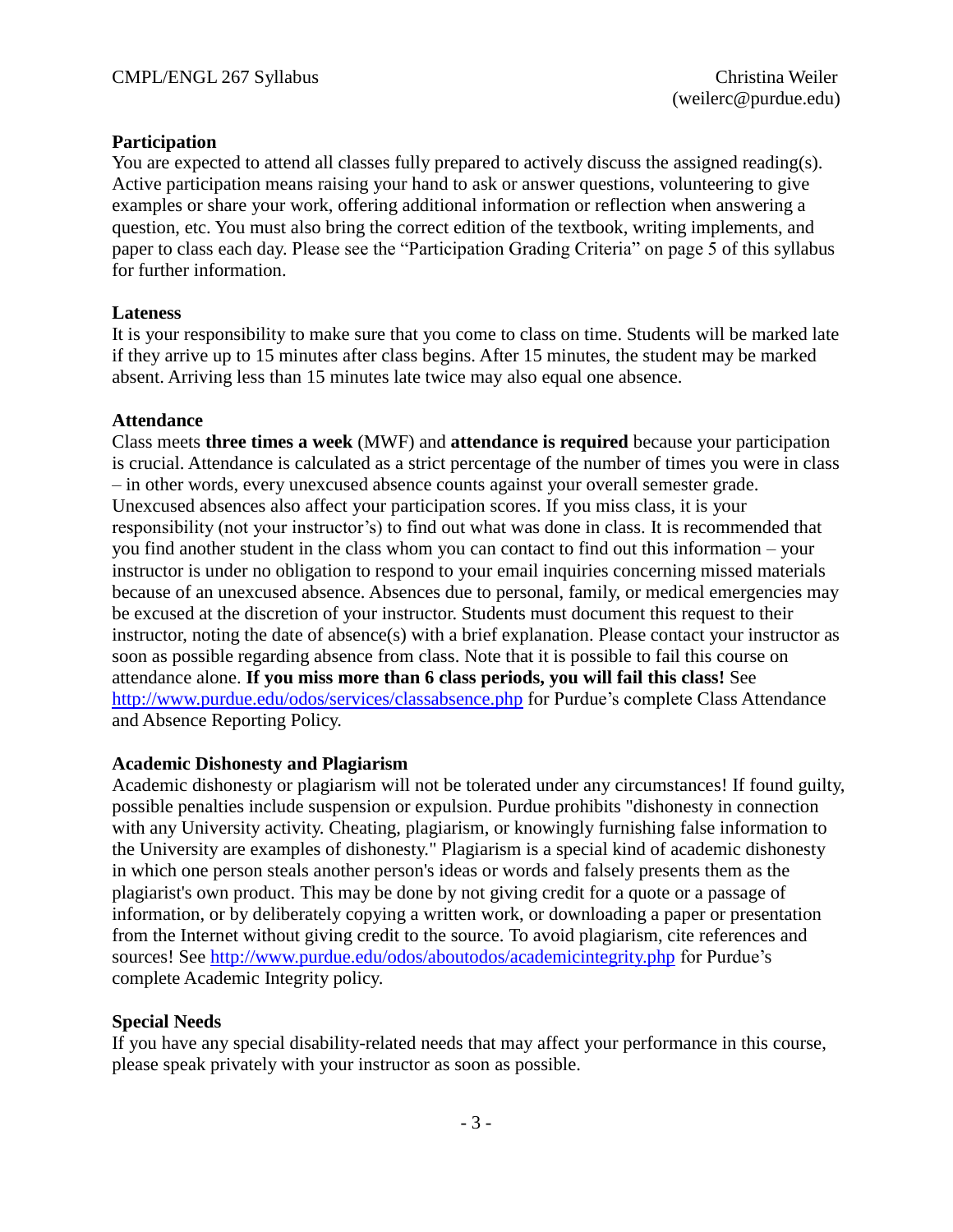#### **Classroom Conduct**

Courteous behavior is expected at all times. This includes listening attentively to others, participating in activities and discussions, and showing respect for others. Harassment or discrimination of any kind will not be tolerated. Please bring any relevant problems to my attention immediately. See [http://www.purdue.edu/purdue/ea\\_eou\\_statement.html](http://www.purdue.edu/purdue/ea_eou_statement.html) for Purdue's complete Nondiscrimination Policy Statement.

#### **Electronic Devices**

Electronic devices, such as cell phones, pagers, tablet PCs, digital recorders, beepers, palms, MP3 players, digital cameras or laptops, are not to be used during class unless the instructor authorizes their usage for a class-related purpose.

#### **Emergencies**

In the event of a major campus emergency, course requirements, deadlines and grading percentages are subject to changes that may be necessitated by a revised semester calendar or other circumstances. Information about changes to the course can be obtained by contacting the instructor via e-mail or phone. **You are responsible for checking your Purdue e-mail frequently!**

#### **Communicating with Your Instructor**

Please feel free to contact me anytime via email at [weilerc@purdue.edu.](mailto:weilerc@purdue.edu) In case of an emergency, you can also text or call me at Tel.: 765-491-8564. In addition, I encourage you to come by my office in SC G054 during my office hours. If you want to meet with me outside my office hours, please do not hesitate to email me to arrange an appointment. If you are having any kind of difficulties, it is best that you let me know as soon as possible! Remember that I am here to help!



**There is no Frigate like a Book To take us Lands away, Nor any Coursers like a Page Of prancing Poetry …** 

― **Emily Dickinson**

**"My grandfather says that's what books are for," Ashoke said, using the opportunity to open the volume in his hands. "To travel without moving an inch."** 

**― Jhumpa Lahiri,** *The Namesake*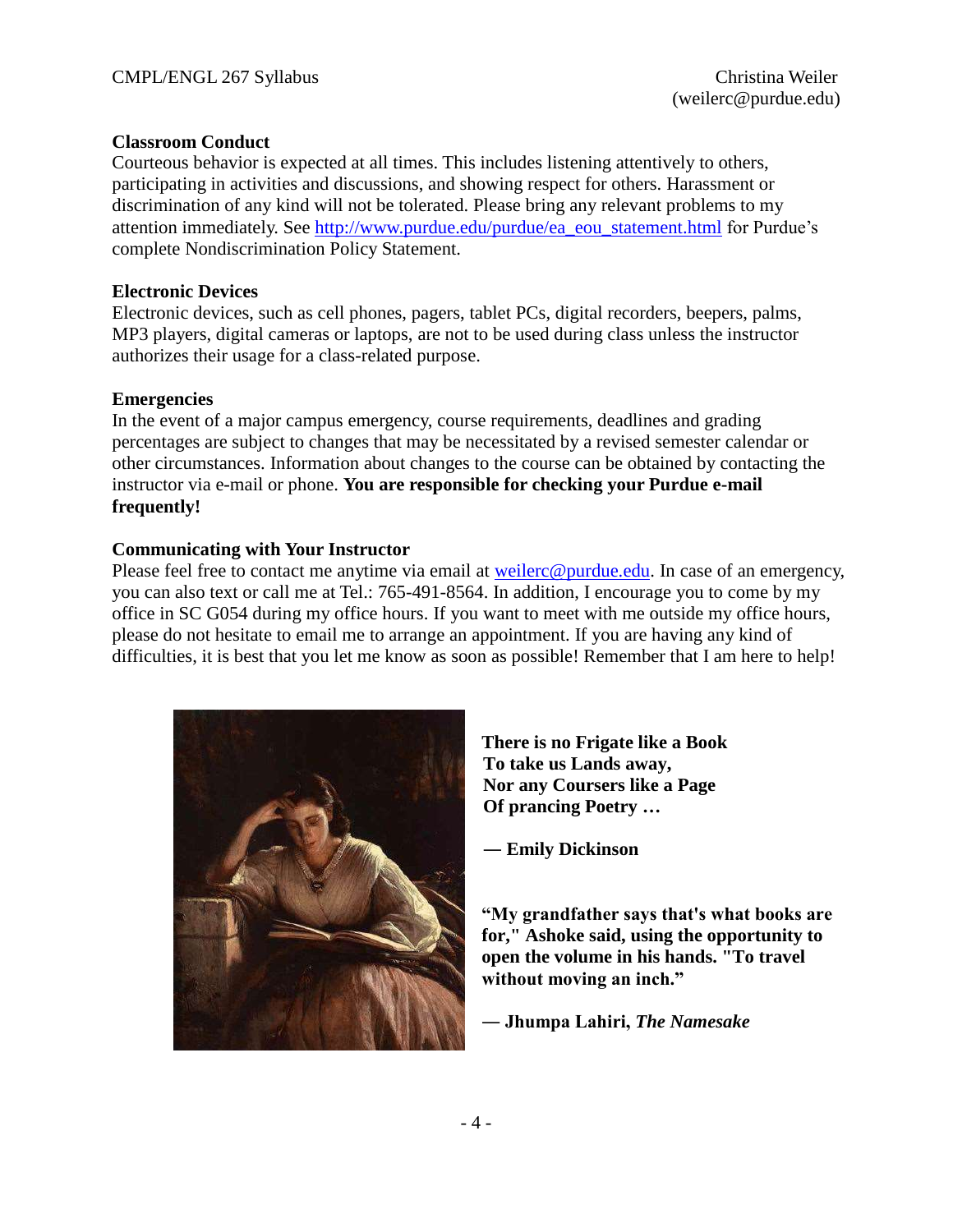# **Participation Grading Criteria**

#### An **A** student:

- $\bullet$  is on time and has all their materials with them
- $\bullet$  is attentive to what is going on in class
- always prepared for class
- $\bullet$  displays a positive attitude and enthusiasm for the subject
- works well with other students in groups
- $\bullet$  stays on-task when working in groups or alone
- $\bullet$  asks questions when they do not understand something
- almost always volunteers to answer open questions
- almost always volunteers/answers when going over assigned work

#### A **B** student:

- is almost always on-time and has their materials with them
- $\bullet$  is attentive to what is going on in class
- $\bullet$  mostly prepared for class
- $\bullet$  displays a positive attitude and shows interest in the subject
- works well with other students in groups
- $\bullet$  stays on-task when working in groups or alone
- asks questions when they do not understand something
- sometimes volunteers to answer open questions
- sometimes volunteers/answers when going over assigned work

#### A **C** student:

- $\bullet$  is generally on time and has their materials with them
- $\bullet$  is attentive to what is going on in class most of the time
- usually or sometimes prepared for class
- works ok with other students in groups
- sometimes gets off-task when working in groups
- $\bullet$  does the bare minimum when working alone
- $\bullet$  does not ask questions when they do not understand something
- rarely volunteers to answer open questions
- displays an indifferent attitude

#### A **D/F** student:

- is often late to class and often forgets to bring the necessary materials
- $\bullet$  does not pay attention to what is going on in class
- usually does not prepare for class
- chats with other students when they are supposed to be doing group work
- does little or nothing when they are supposed to be working alone
- never volunteers to answer open questions
- never volunteers when going over assigned work
- $\bullet$  is uncooperative in group work
- $\bullet$  is disruptive to instructor and/or other students in the class
- $\bullet$  displays an attitude that indicates that they would rather be anywhere else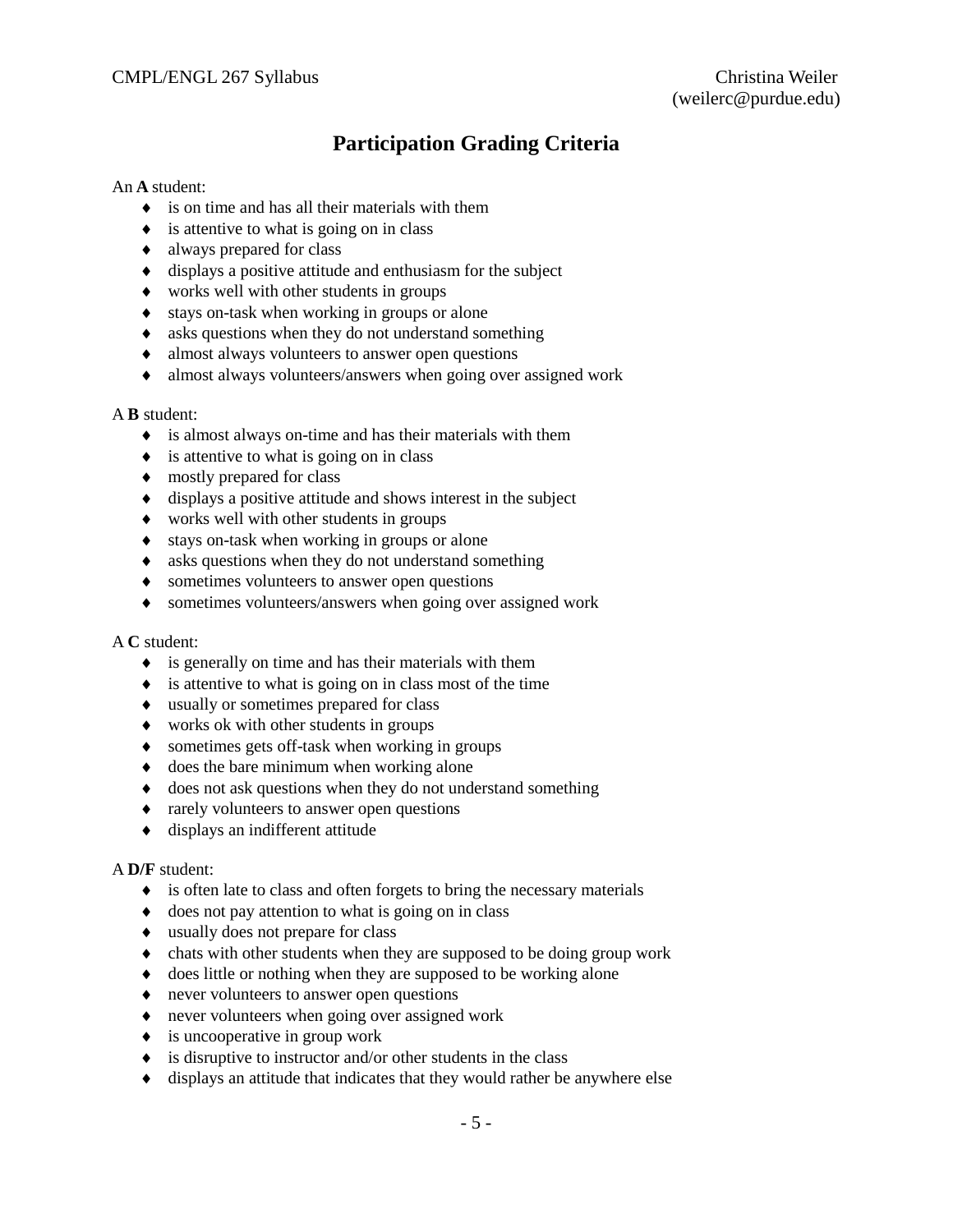# **Course Schedule**

\* Please note that the schedule is tentative and subject to change as the semester evolves.

| <b>WEEK</b>    |                 | <b>ASSIGNMENT</b>                                                     |
|----------------|-----------------|-----------------------------------------------------------------------|
|                |                 | Page #s refer to The Norton Anthology of World Literature             |
|                |                 |                                                                       |
| $\mathbf{1}$   | M 8/19          | <b>Introduction: What is World Literature?</b>                        |
|                |                 | Preface (D ix-xvii)                                                   |
|                |                 |                                                                       |
|                | W 8/21          | <b>Enlightenment</b>                                                  |
|                |                 | Intro: The Enlightenment in Europa and in the Americas (D 91-104)     |
|                |                 | Samuel Johnson: "Enli'ghten" (D 104)                                  |
|                |                 | Immanuel Kant: "What Is Englightenment?" (D 105-109)                  |
|                |                 | Benjamin Franklin: "Letter to Joseph Priestley" (D 128)               |
|                |                 | Mary Wollstonecraft: A Vindication of the Rights of Woman (D 133-136) |
|                |                 |                                                                       |
|                | F 8/23          | Molière: Tartuffe (D 141-197)                                         |
| $\overline{2}$ | M 8/26          | Sign up for in-class presentation                                     |
|                |                 | Molière: Tartuffe                                                     |
|                |                 |                                                                       |
|                | W 8/28          | Voltaire: Candide (D 352-413)                                         |
|                |                 |                                                                       |
|                | F 8/30          | Voltaire: Candide                                                     |
|                |                 |                                                                       |
| 3              | M 9/2           | No class: Labor Day                                                   |
|                |                 |                                                                       |
|                | W 9/4           | Sor Juana Inéz de la Cruz (D 246-264)                                 |
|                | $F\,9/6$        | <b>Early Modern Chinese and Japanese Literature</b>                   |
|                |                 | Intro: Early Modern Chinese Vernacular Literature (D 415-420)         |
|                |                 | Cao Xueqin: The Story of the Stone (chapters 1-3: D 517-553)          |
|                |                 |                                                                       |
| $\overline{4}$ | M 9/9           | Intro: Early Modern Japanese Popular Literature (D 585-590)           |
|                |                 | The World of Haiku (D 613-631)                                        |
|                |                 |                                                                       |
|                | W 9/11          | Romanticism                                                           |
|                |                 | Intro: An Age of Revolutions in Europe and the Americas (E 2-15)      |
|                |                 | Intro: <b>Romantic Poets</b> and their Successors (E 322-325)         |
|                |                 | Percy Bysshe Shelley: "Ozymandias" (E 395-397 + PDF provided)         |
|                |                 | William Blake's poetry (E 330-341)                                    |
|                |                 | Friedrich Hölderlin's poetry (E 342-344)                              |
|                |                 |                                                                       |
|                | $F\frac{9}{13}$ | Johann Wolfgang von Goethe: "The Erlking" (PDF provided)              |
|                |                 | Johann Wolfgang von Goethe: Faust, Part I (E 99-208)                  |
|                |                 |                                                                       |

| M 9/16 | Johann Wolfgang von Goethe: <i>Faust</i> , Part I |
|--------|---------------------------------------------------|
|        |                                                   |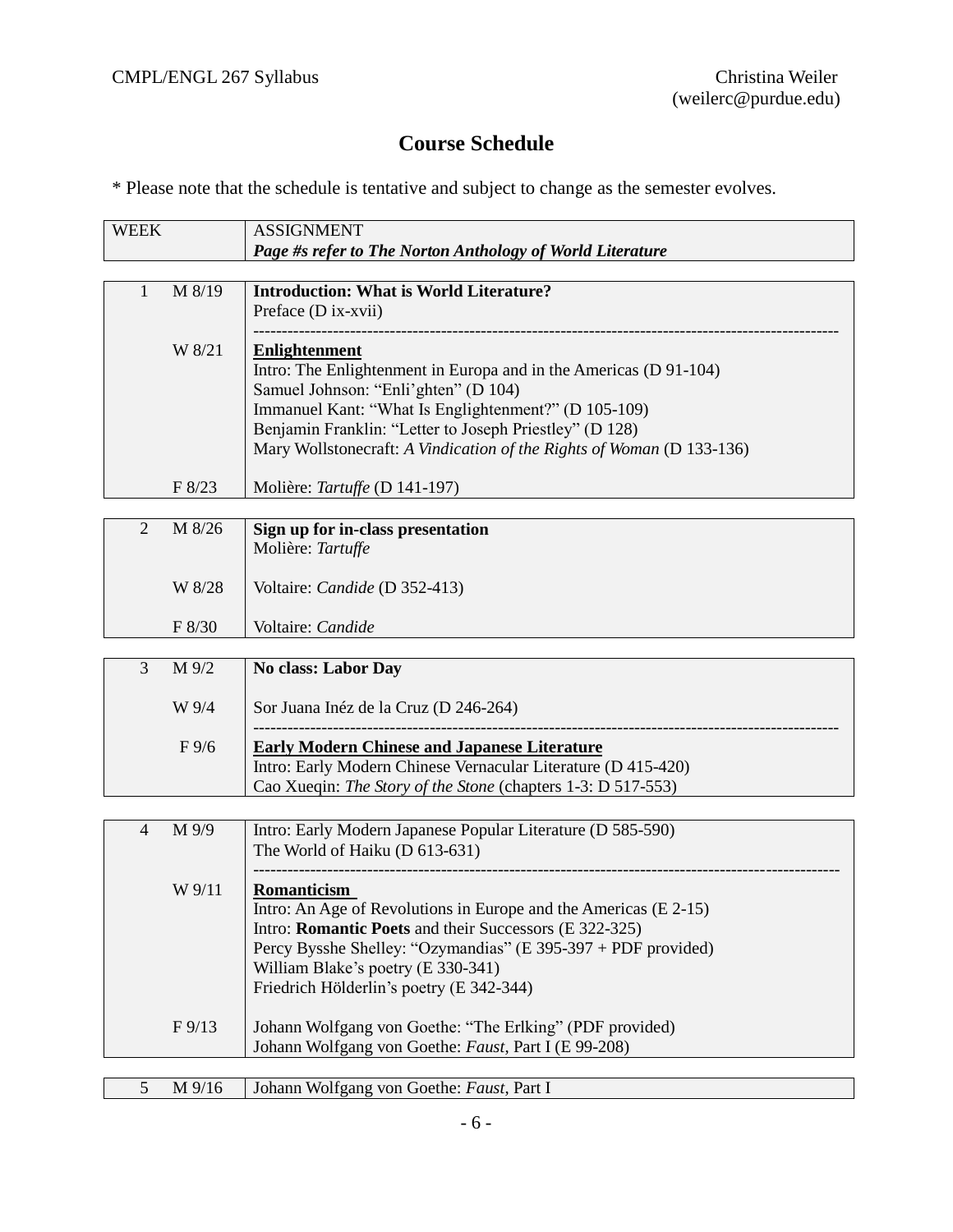|   | W 9/18    | Intro: Orature $(E 915-917)$                                                   |
|---|-----------|--------------------------------------------------------------------------------|
|   |           | Brothers Grimm: The Three Spinners (E 918-920 and PDF of fairy tales provided) |
|   |           | <b>Disney Adaptations</b>                                                      |
|   |           |                                                                                |
|   | $F\,9/20$ | The Nineteenth Century: Realism and Symbolism                                  |
|   |           | Intro: Realism Across the Globe (E 625-630)                                    |
|   |           | Gustave Flaubert: "A Simple Heart" (E 708-735)                                 |
|   |           |                                                                                |
| 6 | M 9/23    | Fyodor Dostoevsky: Notes from Underground (E 631-708)                          |
|   |           |                                                                                |
|   | W 9/25    | <b>Film Adaptation</b> of <i>Notes form Underground</i>                        |
|   |           |                                                                                |
|   | $F\,9/27$ | <b>Film Adaptation</b> of <i>Notes from Underground</i>                        |
|   |           |                                                                                |
|   |           |                                                                                |
| 7 | M 9/30    | Discussion of Film Adaptation                                                  |

| M 9/30<br>⇁ | <b>Discussion of Film Adaptation</b><br>Fyodor Dostoevsky: Notes from Underground |
|-------------|-----------------------------------------------------------------------------------|
| W 10/2      | Leo Tolstoy: "The Death of Iván Ilyich" (E 608-49)                                |
| F 10/4      | Leo Tolstoy: "The Death of Iván Ilyich"                                           |
|             |                                                                                   |

| 8 | M 10/7  | No class: October break |
|---|---------|-------------------------|
|   | W 10/9  | <b>Review</b>           |
|   | F 10/11 | <b>Midterm</b>          |

| M 10/14<br>9       | <b>Modernity and Modernism</b>                               |
|--------------------|--------------------------------------------------------------|
|                    | Intro: Modernity and Modernism, 1900-1945 (F 2-13)           |
|                    | Joseph Conrad: <i>Heart of Darkness</i> (F 14-78)            |
|                    |                                                              |
| W 10/16            | Joseph Conrad: <i>Heart of Darkness</i>                      |
|                    |                                                              |
| F 10/18            | Franz Kafka: <i>The Metamorphosis</i> (F 207-241)            |
|                    |                                                              |
| M 10/21<br>10      | Ideas for final comparative paper                            |
|                    | Virginia Woolf: A Room of One's Own (F 336-371)              |
|                    |                                                              |
| $\mathbf{W}$ 10/22 | Large Luis Denges: "The Cender of Earling Deths" (E 407-406) |

| W 10/23   Jorge Luis Borges: "The Garden of Forking Paths" (F 487-496) |
|------------------------------------------------------------------------|
| F $10/25$   Intro: " <b>Modern Poetry</b> " (F 507-508)                |
| William Butler Yeats: "Leda and the Swan" (F $518-522+525$ )           |
| Rainer Maria Rilke: "The Swan" (F 533-534 + 536)                       |

| 11 M 10/28 Topic for final comparative paper due   |
|----------------------------------------------------|
| T.S. Eliot: "The Waste Land" (F 537-541 + 545-558) |
|                                                    |

To compare and contrast: Rubén Darío: "Leda" (E 528-530 + 534)